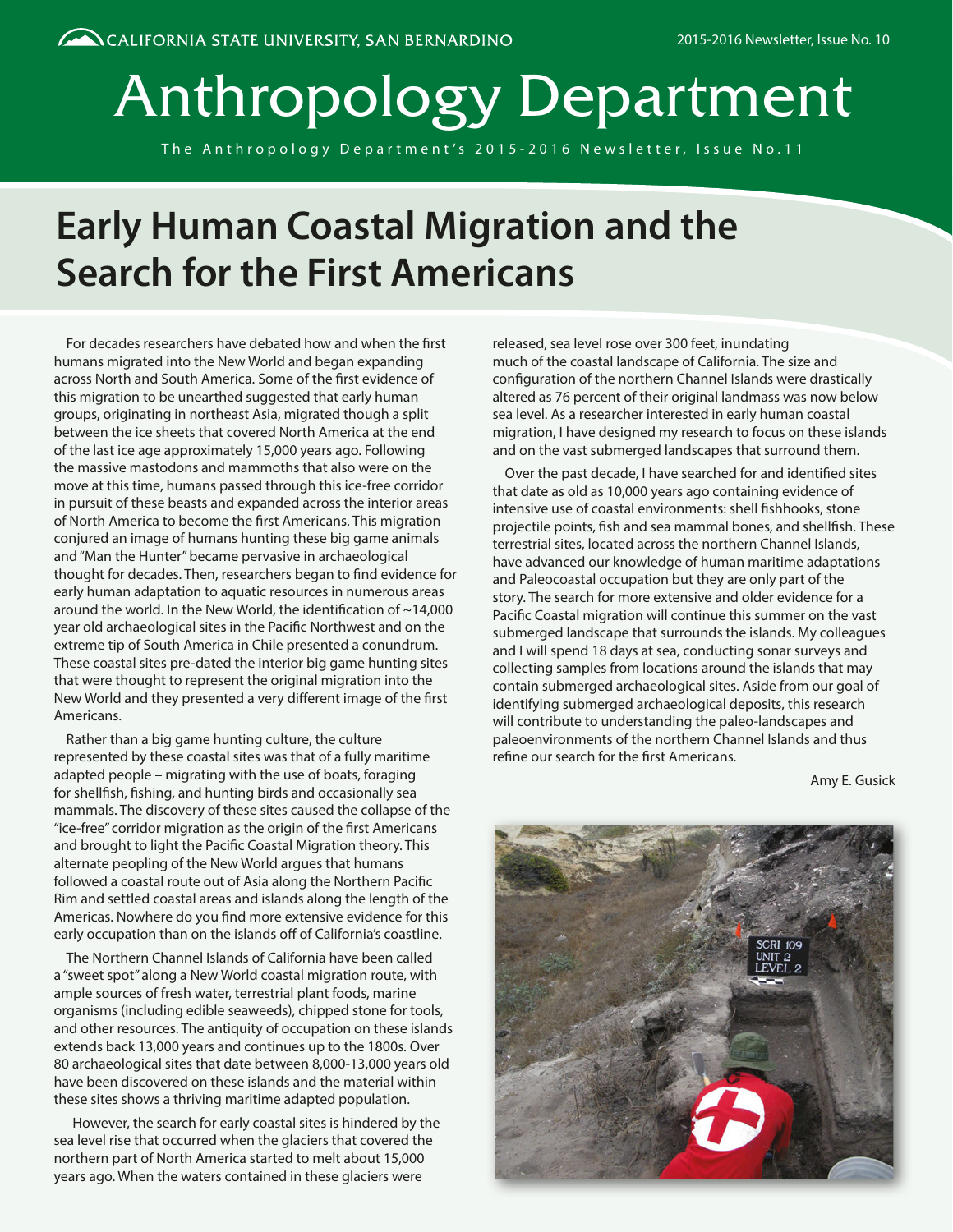## **Dr. Russell Barber**

537-5523, SB-307 rbarber@csusb.edu

**Dr. Frances F. Berdan Emerita** fberdan@csusb.edu

**Dr. Amy Gusick** 537-5520, SB-302F amy.gusick@csusb.edu

**Dr.Guy David Hepp** 537-4318, SB-302F guy.hepp@csusb.edu

**Dr. Arianna Huhn** 537-5505, SB-309 arianna.huhn@csusb.edu

## **Dr. Kathleen M. Nadeau** 537-5503, SB-302D knadeau@csusb.edu

**Dr. Wesley A. Niewoehner** 537-5567, SB-313 wniewoeh@csusb.edu

**Dr. James C. Pierson Emeritus** jpierson@csusb.edu

**Dr. Peter T. Robertshaw Department Chair** 537-5551, SB-327G proberts@csusb.edu

**Dr. Teresa A. Velasquez** 537-5504, SB-311 tvelasqu@csusb.edu

### **Three-Year Part-Time Lecturer**

Ms. Christine Dias

For advising in the major, please contact any full-time faculty member during their office hours (preferably in person) or by phone or e-mail.

**Anthropology Web site** http://anthropology.csbs.csusb.edu

**Newsletter Editorial Team** Alan Llavore Patricia Massei Peter Robertshaw

## **ANTHROPOLOGY FACULTY**

**Mike McCormick**, B.A. 1989, has been appointed superintendent for the Val Verde Unified School District. He has been with the district for 19 years. His two daughters are enrolled at CSUSB and are members of Kappa Delta.

**Samantha Middleborn**, B.A.2013, is an account executive at Konica Minolta Business Solutions USA, Inc.

**Rae Morgan**, B.A. 2013, is in Taiwan learning Chinese while she continues to teach English and is attending Taida University in Taipei.

**Tawny Patrick**, B.A. 2010, is a civil affairs medical operations sergeant with the U.S. Army in the Killeen/ Temple, Texas metro area.

**Michelle Quall**, B.A. 2011, is in the process of obtaining her VFR pilot's

license.

**Corey Ragsdale**, B.A. 2009; Ph.D. 2015 (University of New Mexico), has accepted a tenure-track position at Southern Illinois University, Edwardsville.



**Linda Stockham**, B.A. 1973; M.A. 1987, appeared in Hemet at the Ramona Hillside Theatre's production of "The Artist." In addition, her frequently produced play "Divorce Sale" had its Canadian premiere last February at the Ladysmith Little Theatre Society in Ladysmith, B.C. It will also be produced at the University of the Free State in Bloemfontein, Republic of South Africa. Next fall, Linda will also be teaching a writing class for the College of Social and Behavioral Sciences.

## **Student Awards and Recognition**

**Chanvisna (Barbara) Sum Wins Dean's Honors Paper Award**

Barbara Sum, an anthropology major who wrote her departmental honors thesis under the direction of Dr. Nadeau, won the 2016 Dean's award for best honors paper in the College of Social and Behavioral Sciences. Barbara's

paper, Stigmatization of the Immigrant 'Other' in Contemporary Sweden, looks at the plight of impoverished immigrant communities facing a backlash from antiimmigration advocates.

## **Our Applied Archaeology M.A. Program**

Last fall marked the beginning of the M.A. program in applied archaeology. With 12 graduate students accepted into the program, the inaugural class has a diversity of students, from seasoned cultural resource management (CRM) practitioners looking to advance their careers to those who have just graduated with a B.A. in anthropology and have a field school under their belts. Designed with working folks in mind, the night classes offered with the program cater to the students who are working full-time jobs while earning their graduate degrees – over half of the first cohort.

The first year curricula has focused on teaching the students the basics of how to do archaeology within the regulatory environment of CRM. The CRM: Regulation, Laws, and Practices class provided an in-depth look at the regulations that govern CRM and gave the students real-life examples of how these regulations function within industry projects. The Archaeological Laboratory class and the Archaeology of California class focused on providing the students with both method and theory specific to California archaeology and gave them the chance to analyze samples collected from Santa Cruz Island, Calif. During the spring quarter, the students had the opportunity to intern at local entities involved in CRM. Students interned at the Bureau of Land Management (BLM), Edwards Air Force Base, U.S. Forest Service, ECORP Environmental Consultants, Statistical Research, Inc., Applied Earthworks, Duke CRM, and Pechanga Band of Luiseño Indians. The variety of internships gave the students a chance to understand how CRM works in both U.S. government and private sectors, and within Native American governments.

This summer, the students will travel to Santa Cruz Island to assist Dr. Amy Gusick with her research on coastal adaptations and will get first hand training in the methods of archaeological field work within California. This summer and next year will be busy for the students as they complete their fieldwork, analyze their data, and write up their M.A. theses. The two-year program is designed to provide the students all the necessary training

to enter the field of CRM ready to manage projects, conduct fieldwork, and write up the results in a technical report. We have received a very favorable response from the CRM community, with many people declaring that this is exactly the type of graduate program that is needed as it provides real-life training within CRM and is run by educators who have worked in the field and understand how to do archaeology within the regulatory environment of CRM. We are looking forward to another great cohort starting in fall 2016 and to the continued success of the program.

## **DEPARTMENT NEWS DEPARTMENT NEWS**

*Back row (left to right): Matt Stevers, Jay Marshall, Rich Bark, Lindsay Porras, Dr. Amy Gusick, Shannon Clarendon, Evan Mills, Hunter O'Donnell, and Jessica Porter. Front row (left to right): Robbie Grenda, Lacy Padilla, Sarah Lewis, and Molly Earp.*

## **M.A. Program First Years**



## **Dr. Guy Hepp**

We are very pleased that Dr. Guy Hepp will be joining us in fall 2016 as a new tenure-track faculty member. Dr. Hepp is an archaeologist specializing in early complex societies of Mesoamerica. He holds a B.A. and a Ph.D. from the University of Colorado at Boulder and an M.A. from Florida State University. As a member of our department, Hepp will continue his research and teach various courses in archaeology and ethnography for both undergraduates and the M.A. program in applied archaeology. Hepp's recent research has focused on the Early Formative period (1950-1500 cal B.C.) village site of La Consentida in coastal Oaxaca, Mexico. This project, funded by institutions such as the National Science

Foundation and the Fulbright Program, was awarded the Society for American Archaeology's 2016 Dissertation Award. La Consentida has produced evidence for early pottery, mounded earthen architecture, and a diet incorporating significant quantities of maize. Hepp is interested in how transitions in settlement, subsistence, and social organization at villages like La Consentida were key to the establishment of Mesoamerican society. In related work, he has published several papers regarding the iconography, depositional context, technological characteristics, and cosmological implications of ancient ceramic figurines and musical instruments.

## **New Faculty!**

## **ALUMNI AND STUDENT NEWS**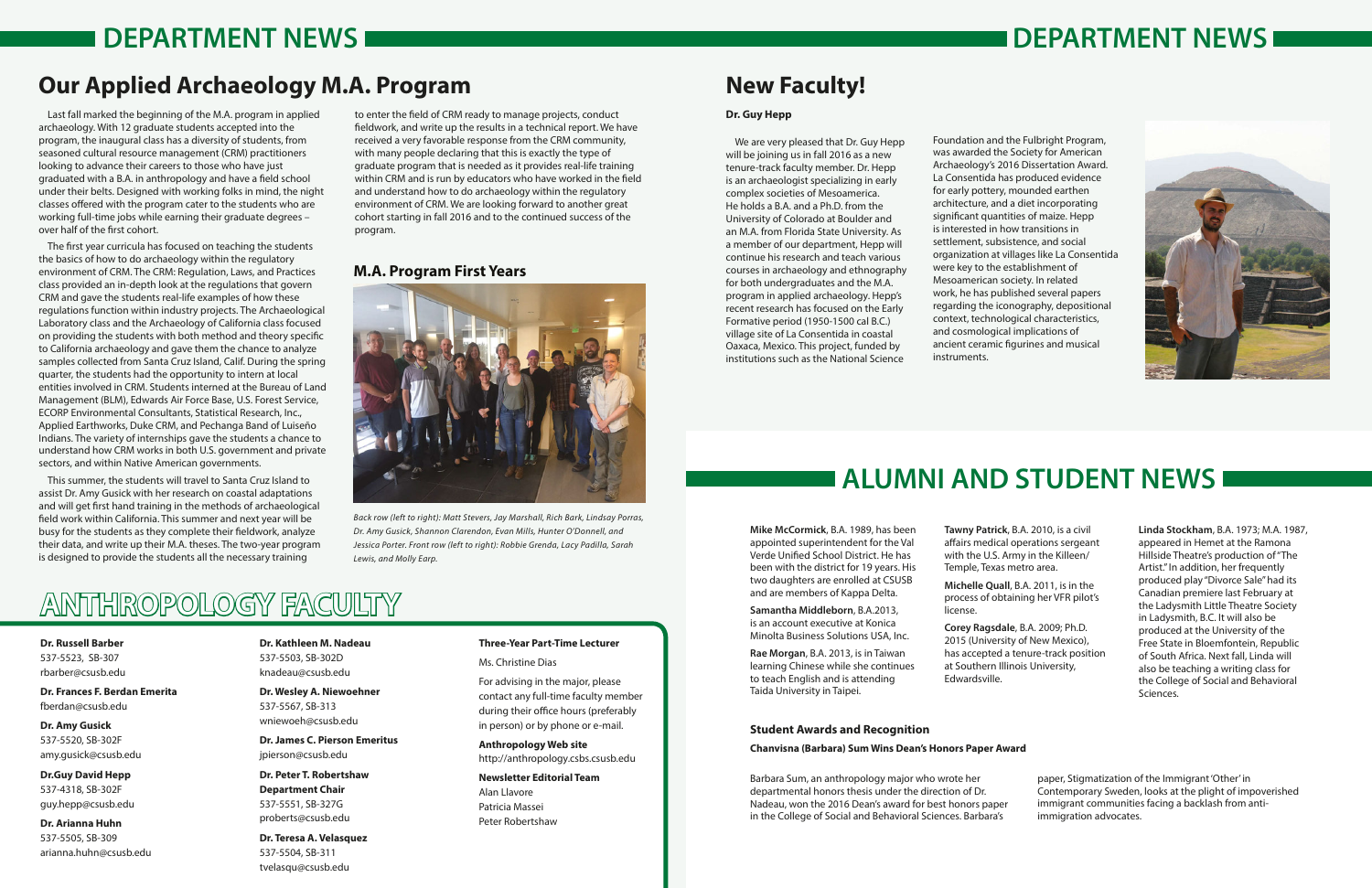Near the end of the fall Qquarter, ALPACA created and competed in the "Social Science Canned Food Drive" to benefit the Coyote DEN, a food pantry serving CSUSB students in need. Essentially, the social science club that donated the least amount of canned food by the specified date had to perform the chicken dance and upload it on YouTube. ALPACA fought hard against the History Club, the Sociology Club and Psychology Club, but lost by merely 4 cans. The video can be seen by searching "CSUSB Social Science Canned Food Drive Competition 2015 results" in the YouTube search bar.

During the winter quarter, ALPACA was invited to Roosevelt Elementary School in San Bernardino to discuss the exciting careers in anthropology, particularly archaeology, to with two groups of third graders. At the end of the presentation, the third graders gave ALPACA members valentine cards as a token of their appreciation.

**2015-2016 ALPACA ADVENTURES**  $\mathbf{v}$ The 2015-2016 ALPACA ш administration began its reign by celebrating Archaeology  $\alpha$ Awareness Week in October with a series of fun activities that included guest speakers. The first activity was called "Become the Real Indiana Jones," in during which CSUSB students could decipher a Ш message from an "ancient Egyptian CSUSB tablet" that was originally excavated at the CSUSB Anthropology Lab and win great prizes. ThenNext, ď CSUSB students were treated to Dr. Gusick's presentation on "Paleo-Coastal Settlements" and Dr. Liska's presentation of "Mining and Surviving in the Egyptian Eastern Desert." Finally, CSUSB students watched "Indiana Jones and the Temple of Doom" to discuss the inaccurate depiction of the sub-discipline.

 $\Box$ 

ď

p.

ď

**10** 

 $\overline{\phantom{0}}$  $\bullet$  $\overline{\mathbf{N}}$ 

LŊ

 $\mathbf \Omega$  $\overline{\mathbf{N}}$ 

> ALPACA celebrated Anthropology Day on February 18 at the CSUSB Anthropology Museum. Dr. Huhn gave a talk about "Reflections on Anthropological Research in Northern Mozambique," while CSUSB Students students ate



Social Science Cannol Food Drive

ompetition FROMNOV1-NOV

pizza. Thanks to the generous donation of hats, balloons, and long- sleeved shirts from the American Anthropological Association, ALPACA raffled off "AAA Swag" at the end of the event.

During spring quarter, ALPACA had a couple of small outings. The first was Option House's walkathon in San Bernardino. ALPACA members walked to raise awareness of domestic abuse. ALPACA later visited the Los Angeles Museum of the Holocaust. And finally, ALPACA put in the effort to make the huge annual CSUSB Anthro Department End-of-the-Year party possible!

## ALPACA Officers 2015-2016

President: Felix Padilla

Vice President: Lourdes (Lulu) Davila

Treasurer: Nathan Morin

Secretorian: Vanessa Melesio

On May 31, 2016, the Anthropology Museum opened its newest exhibition, Re|Collect. The focus of the exhibition is memories and mementos of childhood; each of 66 community participants was asked to share an object from their youth, along with their reflections on why they've kept the object for so long. The resultant stories invite visitors to reflect on the meaning and making of childhood, along with the fact that every life matters.

The title of the exhibition is meant to emphasize the process of shaping and revealing the self through telling stories. Simultaneously, the Anthropology Museum takes this exhibition as a starting point for investing in the community as a repository; a collection of valued individuals, experience, and lives that together reflect the beauty and depth of the human experience. The exhibition was curated by our own Dr. Arianna Huhn, along with four students in the museum studies certificate program. A recent graduate from the College of Arts and Letters served as the exhibition preparatory. More than 100 faculty, staff, students, and community members attended the opening reception. If you are interested in learning more about museum curation, collections management, and exhibition development through hands-on experience with the Anthropology Museum, contact Dr. Huhn at ahuhn@ csusb.edu to sign up for the next exhibition project.



**MUSEUM AND FACULTY NEWS**

D<br>N<br>A<br>K

MUSEUM

FACULTY

 $\overline{u}$ 

**SAME** 

## **Re|Collect exhibit**

# **Seeking Support**

The Anthropology Department and department Chair Pete Robertshaw are very grateful to those who have donated to the department during the last year. As a result of your generosity, we have given some student scholarships and used money to buy materials for exhibits in our Anthropology Museum. Most of our own faculty are also continuing to contribute via payroll deduction to a scholarship fund for our anthropology majors. We hope that some of you will consider adding your donations to the department or designating a larger gift in your name or in someone else's honor. We have many needs, including scholarships, our museum, student fieldwork and travel, and lab equipment.

If you would like to make a gift to Anthropology Department, you may make your check payable to the CSUSB Philanthropic Foundation, and in the memo section write Anthropology Department. You may send your check to the Director of Development, College of Social and Behavioral Sciences, California State University, San Bernardino, 5500 University Parkway, San Bernardino, CA 92407.

To give online, go to *https://development.csusb.edu/makeagift* .

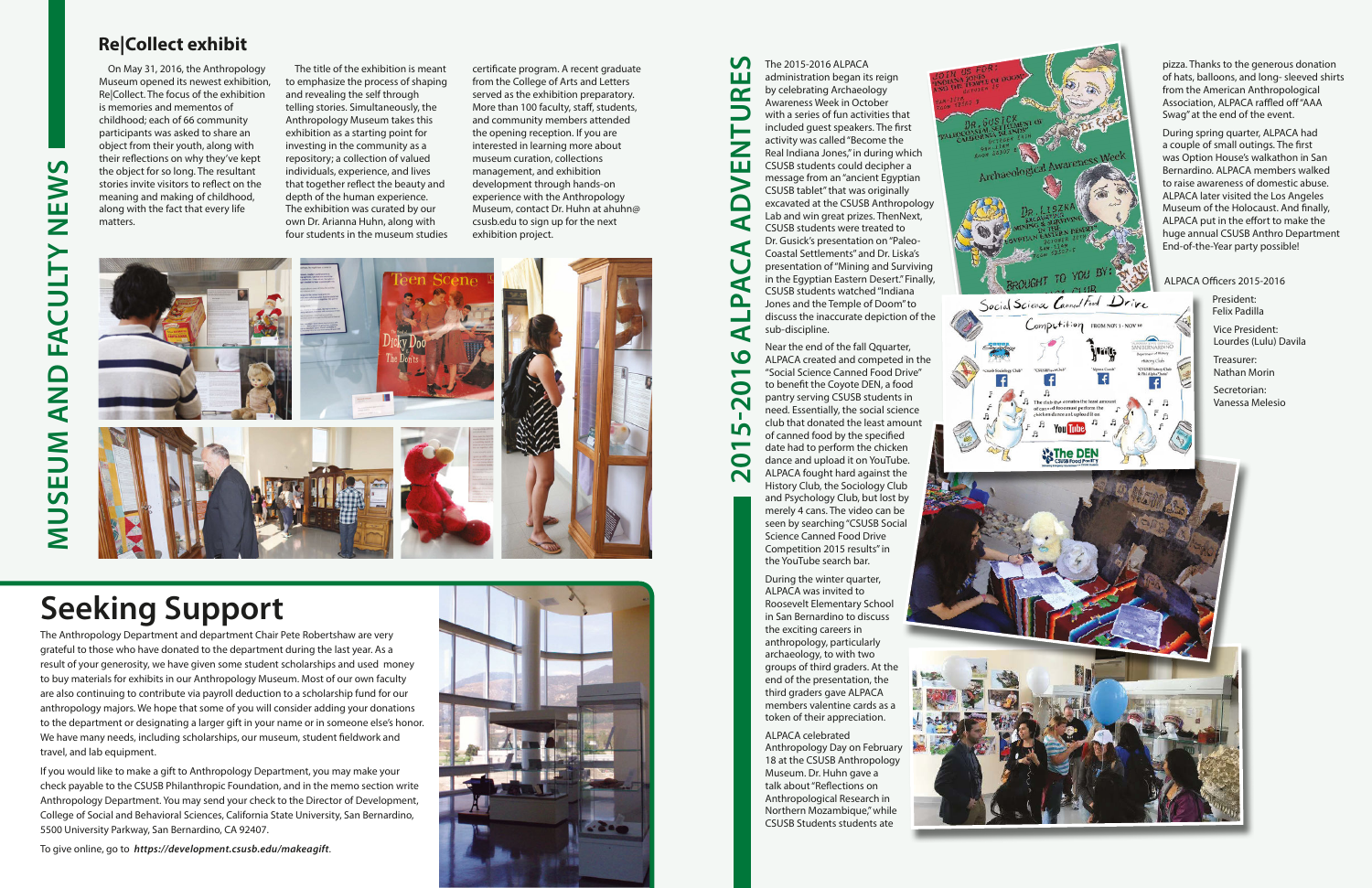### **Wes Niewoehner**

This year should finally see the publication of an important edited volume from Cambridge University Press, Neandertal Skeletal Anatomy: Form, Function and Paleobiology (edited volumes seem to take forever to come out!). This volume will be the most current and comprehensive review of Neandertal anatomy and behavior to date. My contribution to the volume is (not surprisingly) about Neandertal hand anatomy. I even managed to get in a mention of the newly discovered hand material from Homo naledi (H. naledi was discovered in South Africa in 2013 and announced to the world in 2015). Interestingly, the H. naledi hand remains share many skeletal traits with Neandertals that are related to their mutual emphasis on grip-strength. Each of the other 14 chapters are written by other prominent researchers that focus on specific anatomical regions. Additional chapters detail our most current knowledge on Neandertal growth and development, thermoregulation, and ancient DNA. This volume has the potential to become one of the classic edited volumes in paleoanthropology.

This quarter is the first time that I am teaching our new biological anthropology methods and theory class, Late Pleistocene Human Evolution. This class will help our undergraduates to explore the question "How do we know what we know?" with regards to Neandertal skeletal anatomy and behavior. One crucial aspect of Neandertal studies is the long history (over 150 years) of behavioral and skeletal interpretations that have changed significantly throughout the years. Consider that during the late 19th century many scientists initially argued that Neandertals were simply sickly modern humans. This view began to change slowly with the subsequent discovery and analysis of many relatively complete Neandertal remains. These analyses finally proved that Neandertals are indeed our ancient human relatives. In related news, new excavations have also

begun at the famous site of Shanidar cave, Iraq, where the partial skeletons of nine Neandertals were excavated from 1953 until 1960. Political upheavals in the 1970s caused excavations to cease at the site. With some trepidation, a team of British archaeologists returned to Shanidar in 2014 to resume excavations and promptly discovered evidence of additional Neandertal skeletons. I am looking forward to the discovery of additional hand remains from this amazing site.

### **Peter Robertshaw**

After doing a lot of traveling last year, I mostly stayed home this year. Apart from going to Denver in November 2015 to interview job candidates at the American Anthropological Association conference, I only ventured as far as UC Riverside in March, where I gave an invited presentation on sub-Saharan Africa at a workshop "Systemic Boundaries: Time Mapping Globalization since the Bronze Age," sponsored by the International Studies Association and the UCR Institute for Research on World-Systems.

It was with a sigh of relief that a paper on the chemistry of glass beads excavated from sites on Zanzibar dating to the first millennium A.D. was finally published in the journal Archaeological and Anthropological Sciences. I worked on this paper on and off for several years; the paper had several authors spread across five countries and it proved more than a little difficult to assemble the final version of the paper and revise it in light of comments from the journal's referees.

Speaking of journals, I continue my role as one of three editors of the quarterly journal Azania: Archaeological Research in Africa, which celebrated 50 years of publication in 2015. My own writing, however, this year has mostly taken the form of chapters for edited books; I have three such chapters currently at various stages in the publication process.

On the home front, my daughter gave birth to her first child, so I can now boast about my three grandchildren.



### **Teresa Velasquez**

This past November I traveled to Denver to present a paper at the American Anthropological Association. It explores how an Ecuadorian state agrarian modernization project dramatically shaped the environmental landscape and political imaginaries of peasant family dairy farmers that form the base of a local anti-mining movement. The agrarian project, which began in 1959 and lasted for over 30 years, aggressively promoted industrial-technical dairy farming in the region by introducing seeds, irrigation water, fertilizer, and the Holstein cow, a high-yield milking cow. Based on my preliminary research in summer 2015, I conclude that the project benefits were unevenly distributed but created shared values of self-improvement among farmers. This raises the possibility that peasants did not join protests movement to defend a "traditional" way of life, but rather to defend the possibilities of advancement and self-improvement that came with dairy farming. I look forward to going back to Ecuador this summer and gathering more data so I can get this paper published!

I'm also revising a paper on peasant women's political subjectivities. This has been one of the most enjoyable papers to write. In Cuenca, Ecuador, elites who claim to be the direct descendants of Spanish "settlers" created the "Chola Cuencana" beauty pageant. The Chola Cuencana is based on the real-life mestiza woman who wears a pollera (gathered and multilayered skirt), tall white hat, a lace blouse and an ikat-dyed shawl. Since the 1950s, the Chola Cuencana has been celebrated as a figure of folkloric femininity; however, real-life Cholas are the objects of social discrimination. In this paper, I look at how the peasant women organized against the mine transform the Chola Cuencana from a subject of folklore to a political subject that challenges the symbolic-spatial order that relegates peasant women to the racial periphery of the regional imagination.

### **Russell Barber**

I have finally accepted that I will never find the privy at the Fairview School site, so I have begun writing up the site report for publication. I am also revising the draft of Analogical Archaeology, a book-length manuscript examining experimental archaeology, ethnoarchaeology, simulation, and related methods.

### **Amy Gusick**

It has been a busy first year for me and the summer is shaping up to be filled with fieldwork. I have been working toward getting the word out about the new master's in applied archaeology program. I have also published two journal articles, Three Paleolithic Sites on Santa Cruz Island, California and Fish Remains as Indicators of Changes in Environment, Technology, and Sociopolitical Organization on Santa Cruz Island and have one book chapter, Paleocoastal Landscapes, Marginality, and Initial Settlement of California's Islands, in press.

Because of my interest in underwater archaeology, I was invited to a working group on submerged prehistoric archaeology at the National Oceanic and Atmospheric Administration's Ocean Exploration forum hosted by the National Aquarium in Baltimore. In April I was a discussant on a panel titled, Issues in Submerged Prehistoric Archaeology in the Americas, at the Society for American Archaeology annual conference. With colleagues, I also created a new committee of the Society for California Archaeology to promote public outreach and awareness of maritime archaeology and to advocate for the protection of submerged cultural resources.

My research this summer will take me underwater, on land, and in the air! I will be hopping on a boat for three different research cruises focused on the submerged landscape around the northern Channel Islands of California, with the goal of identifying archaeological sites submerged by sea level rise 13,000 years ago. In June and again in September,

my graduate students and I will be focusing on the terrestrial landscape of the islands where we will be excavating Agua Santa, a village site of the prehistoric island Chumash. I will also visit Santa Cruz Island to use a drone to investigate and map a number of large coastal village sites on the western end of the island.

Finally, I have continued my interest in early childhood education by participating in several career days at local schools. Our graduate student, Shannon Clarendon, and I travelled to three different local elementary and middle schools to give presentations on how to be an archaeologist, thereby encouraging students to stay in school and follow their passion.

### **Arianna Huhn**

I am so happy to have joined the Anthropology Department as a faculty member in 2015. In my first year I have enjoyed teaching two classes – exhibition design and medical anthropology.

In fall quarter, two articles I'd been working on before I arrived were published – one on food taboos in Mozambique, another on pediatric vaccine decision making in the U.S.

In winter quarter I had another article accepted for publication, this one on salt pouring taboos and hot/cold in relation to projects of morality and selfmaking in Mozambique, but the journal's queue means that the article won't be forthcoming until next year.

In the spring I completed two book chapters for edited volumes: the food taboos article was reprinted in English (the journal article is in Spanish) in a volume that looks at global cooking traditions, and I also wrote a short piece on sexual fluids as essential for vitality in Mozambique, which is appearing in a medical anthropology handbook. I also organized and chaired a double panel at the African Studies Association (ASA) conference in San Diego on using feature films to teach undergraduate students about Africa (my paper considered the

film Mother of George). And I presented a paper in Paris about the Mozambican government's policies regarding culture during the socialist era at an international conference on socialism in Africa.

To round things out, I traveled to Jamaica along with the dean of our college to learn more about implementing service learning study abroad programs.

### **Kathleen Nadeau**

In the spring of 2016 I taught a new course on Cultural Anthro-zoology, Humans, Animals, and Nature. This course looks at how different concepts of what it means to be a person in relation to the animal world are constructed in various cultures around the world. For example, hunters belonging to different ethnic and cultural communities in Malawi respected animals as being equal to themselves, able to outwit them or be outwitted in the hunt. They viewed animals as having knowledge, feeling compassion, and forming relationships and families to raise their young, just like people do. Local people learn their understanding of animals as sentient beings by observing them in nature. In one of our class sessions an animal rights activist and anthropology minor, Holly Schaefer, spoke about the plight of lab animals and some positive solutions to their situation, such as natural animal reservations as havens for rescued animals in the United States.

I also collaborated with Jeremy Murray of the history department in writing a book, Popular Culture in Asia and Oceania, that is now at press. I am currently working with colleagues in Manila and Alberta on a book project that discusses the human impacts of natural disasters linked to climate change, such as the devastation unleashed by Typhoon Haiyan (November 8, 2013) on coastal communities in the Philippines.

**COLLEGE OF SOCIAL AND BEHAVIORAL SCIENCES** 

## **FACULTY NEWS**